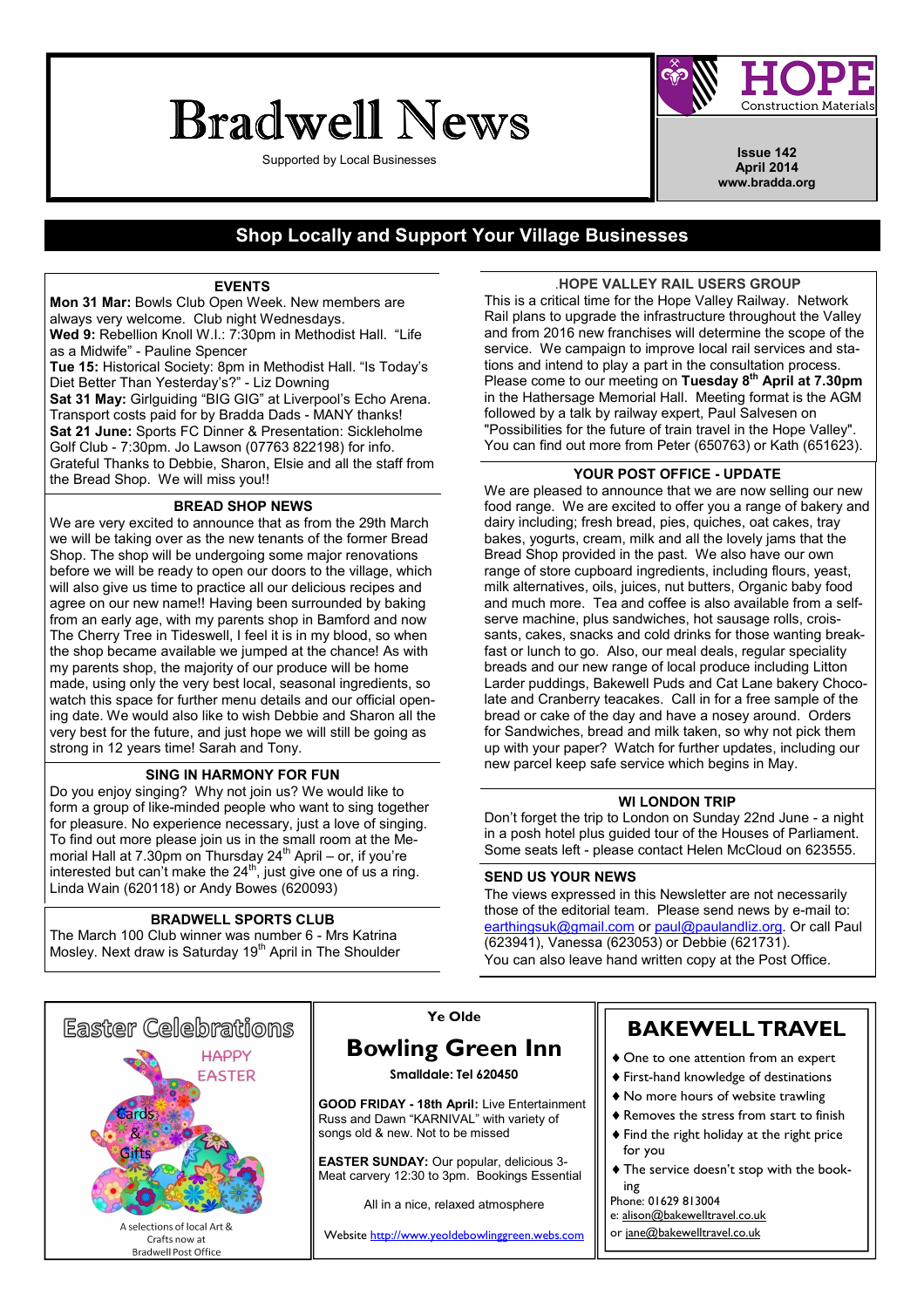# Bradwell News Page 2



#### PC NOTES

#### Planning Application for the Newburgh site

It now appears that this planning application will not be considered by the PDNPA Planning Committee until 16<sup>th</sup> May at the earliest. The officer's report on this application is still in the final stages of preparation and cannot be completed until additional information is received from Newburgh. This report is essential for the planning committee. Once the date (& venue) of the planning committee meeting is decided, notices will be posted around the village to inform residents. If you wish to raise any areas of concern with the PDNPA Planning committee regarding this application then please contact the Parish Clerk for initial information.

#### Bradwell Conservation Area

The parish council reviewed the PDNPA proposals for the Bradwell Conservation Area and has approved them subject to Greaves Croft being included. During the consultation period PDNPA received a small number of objections to some specific changes and it has responded directly to each objector. The amended proposals will now be submitted to the PDNPA Planning committee meeting of 14<sup>th</sup> April for acceptance.

#### Car Parking on Soft Water Lane

The council submitted an application to District Council (DDDC) for a grant to enable this project to proceed and has been informed that the application has been successful. Council is in discussion with DDDC to release the first element of this grant. A village resident, who is experienced in managing projects of this kind, has kindly agreed to assist in delivering this project. PDNPA has stated that it requires a planning application to be submitted and this will be done in the near future.

#### Bradwell Carnival

As in previous years, the committee invites applications from village groups wishing to benefit from the Carnival street collection and from managing the car parking. If there are several applications, then the committee will give preference to groups that have not benefited in recent years. Although some applications have already been received, further ones would be welcome. To make an application or to get further information, please contact the Parish Clerk.

#### Playing Fields & Open Spaces

At the last inspection of the playing fields, the committee considered the future of the Town Bottom playing field (TBPF) goal posts. Given that a) there are alternative football facilities on Beggars Plot and at the Sports Club, b) the TBPF goal posts are seldom if ever used and c) the maintenance and repair of the goal post costs the council money, it was decided, subject to general consent, to remove them. If anyone knows of any organisation that would be interested in acquiring them, then please ask them to contact the Parish Clerk. However, should there be a future demand for goal posts, the council would consider installing half / three-quarter sized

#### ones.

Council has decided to refurbish the six pedestrian access gates to Beggars Plot playing field. This is being done in the interests of safety as access to the field is steep and uneven. This work should have been completed by the time you read this information.

As part of the duty to ensure that council property is safe to use, council has engaged a tree surgeon to inspect all the trees on the playing fields and other council spaces. He has been asked to report on the condition of these trees and to identify any work required now and in the future.

The council has also inspected the council quarry in Bradwell Dale to verify that it is safe.

PC Chair & Parish Clerk (Steve Lawless - 620329)

#### REBELLION KNOLL W.I.

This month we have a talk by Pauline Spencer on Life as a Midwife. It's amazing how much things have changed since the many of us have had our own children.

Ever wondered how all those aeroplanes manage to land, take off and fly with precious few 'bumps'? Last month's talk on "Air Traffic Control" by our very own Linda Granger answered that, and many other questions. Linda learnt to fly before she learnt to drive; it's apparently a lot easier than driving! There is a strict selection procedure and even nowadays only 20 will make it through from an initial 3,000 applications! Linda started in the RAF and ended commissioning missiles. She touched on the strange disappearance of the aircraft over Malaysia but finished with the comforting thought that flying is still the safest way to travel! February's meeting was rather depleted, on a wild and windy night, but we were regaled by member's stories and memories prompted by their own hats and bags. We had a bag from New Zealand, a hat from New York, a hat which had been on 'the journey of a lifetime', encompassing an Inca tour and the Galapagos Islands. We had wedding and riding hats, and a poem about a red hat, plus a lovely leather bag made by the mother of one of our WI members when she was in the WI in Bradwell during the war. Apparently the members of the WI made these during the 1940s. We are looking forward to our trip to Westminster in June although expenses cannot be claimed for this trip!! Just hope that our MP Patrick McLoughlin has forewarned the speaker that yet another WI group are descending on Parliament.

Sadly, member Monica Taylor has passed away. She was a past President and a very active, supportive member. We will remember her with fondness, especially for her lovely birthday posies provided for every member on their birthdays. Weekly swimming continues, hopefully our Walk the World will also pick up pace (!) once the weather improves and gardening at Town Bottom will restart now that spring is here. The tubs in the village are looking good although we have lost a number of daffodils in the verge by the side of Elliott Avenue. The contractors have promised to replace them later on this year.

### C I STRONG TIMBER SERVICES

Manufacturers of Superior Timber Buildings

Full Range of products available including Large Sheds, Garages, Workshops, Stabling and Field Shelters. A full range of animal housing available. All ground work undertaken

Tel: 01298 873098 / Mob: 0771 5254620

Tideswell Moor, Tideswell, Nr Buxton, SK17 8JD

www.strongtimberservices.co.uk

# E. Spencer & Sons

#### Electrical Contractors

Hallamshire Cottage Smithy Hill Bradwell Hope Valley S33 9JR

ALL DOMESTIC WORK UNDERTAKEN

**JEUR** 



A warm welcome to everyone

EASTER SUNDAY - 20th April: 2-Course Menu £7.50 3-Course Menu £15.00. Booking Recommended Fri 25th Apr - STEAK NIGHT: 2 x 6oz Sirloin Steaks: £15 (ring for alternative)

QUIZ NIGHT with free supper every Sunday HAPPY HOUR 5-9pm every Friday Now showing BT and SKY Sports

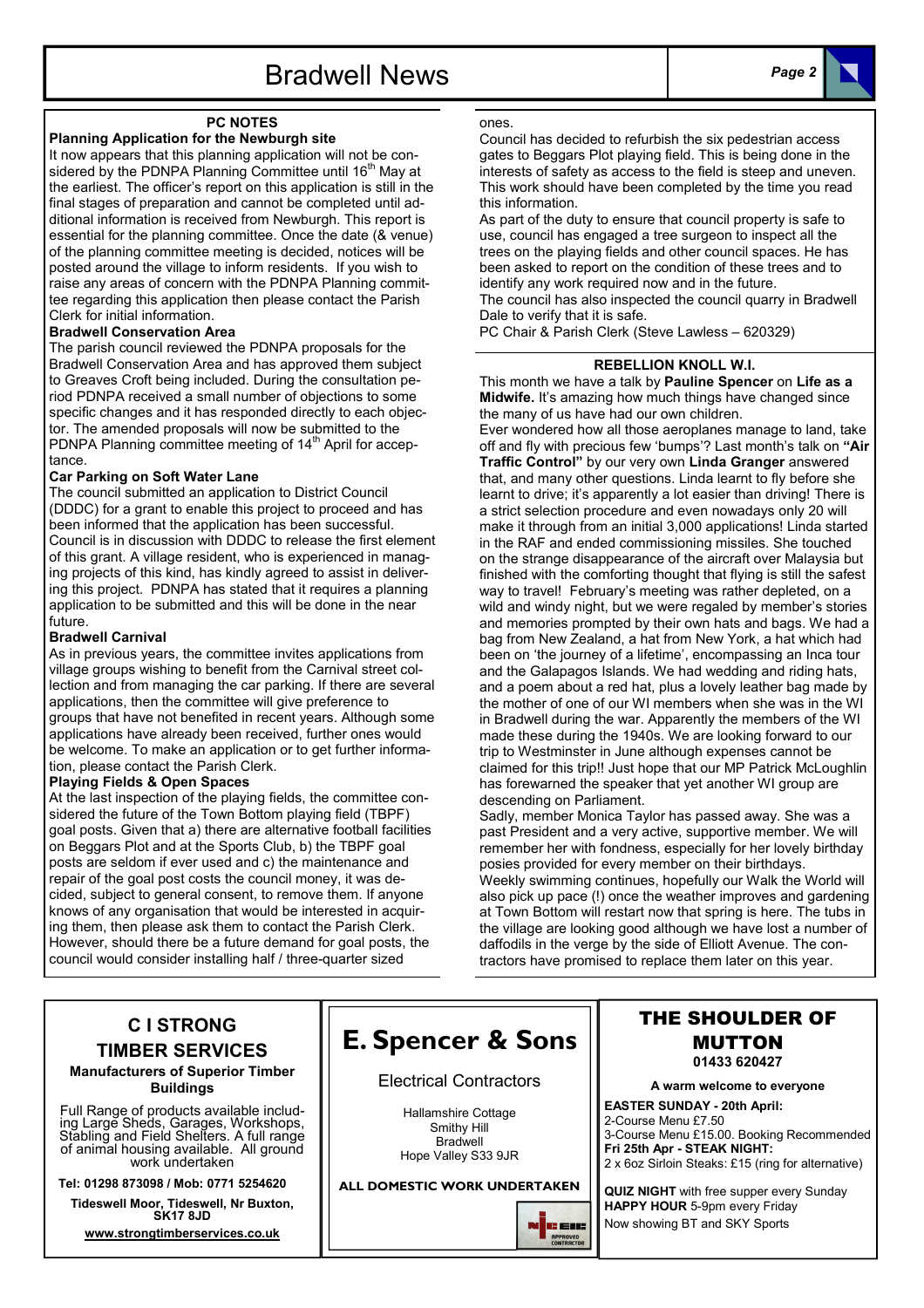# Bradwell News Page 3





# TEDDY BEAR CLUB

Egg-cellent egg-stravaganza! The Easter bunny's been let out ... come and see what your little Teddy Bear can find! Just in time

for the Easter holidays, Teddies is holding an egg hunt on Friday 4 April. Whether you're a Teds regular, a new parent or carer keen to get out the house with your little one, or an expectant mum hoping to make some new friends before your baby arrives, please do join us. Meet at the usual Teddies venue - Methodist Hall, opposite the White Hart, at about 9.30am. We'll then take a walk to see what the bunny has left in the park. (If it's raining, we'll plan an indoor alternative.) This event replaces our usual sponsored walk; instead of collecting sponsor money, we're asking for a small donation of £5 per family, which will include chocolate eggs, and a drink and cake back at the hall after the egg hunt. The last Teddies session before Easter is Tuesday 8 April. We return after the holidays on Tuesday 29 April.

#### CASTLETON HIGH PEAK W.I.

Invites you to a Coffee Morning at The Old School, Hope (behind St Peter's Church) on Saturday 3rd May from 10 am to noon in support of the Derbyshire W.I. project with Associated Countrywomen of the World to fund a scheme to bring safe drinking water to a primary school and an irrigation scheme for growing vegetables to a village in Cameroon, which will cost £4,250. Please support us. Cake stall and raffle.

#### VILLAGE CARETAKER

The parish council needs additional village caretakers and invites applications, ideally from residents, who would be interested in carrying out a range of caretaking and routine maintenance tasks. Applicants a) would ideally be able to carry out routine DIY tasks e.g. painting, b) would own their own basic tools & equipment (other equipment would be provided) and c) would be responsible for their own tax & insurance. To make an application or to get further information, please contact the Steve Lawless on 620329

#### HATHERSAGE CHOIR

The choir will be singing Olivet to Calvary at St Barnabas Church on Saturday  $12^{th}$  April at 7.30pm. Tickets are £5 and include refreshments. Please come and Enjoy

#### THANK YOU

The Hancock family would like to pass on our sincere thanks and gratitude to the following:-

Kerry and Kerry and all the staff of Mimosa and Mirror Mirror for holding a Christmas shopping event and raising

£200. Bamford Sheepdog Trial association for holding a raffle at their annual dinner and dance and raising £500. Mrs Julie Salisbury for selling clay owls. Thank you again to

the wonderful people of our village in memory of Kyle.

### PRE SCHOOL

Preschool is organising a fundraising road bike event on 29 June. We really need your support to make this event a success and help secure the future of our preschool. Check our website on www.bradwellhillbilly.co.uk and please get in touch to help. We need help in many places so please contact Steve on 07928 786028 for more info.

#### ST BARNABAS SPRING FAYRE

The St Barnabas Spring Fayre is Saturday April  $5<sup>th</sup>$  from 10-11.30am in the Memorial Hall. Stalls include plants, scarves and jewellery, cakes, books. There is a Raffle & Tombola. Competitions for both adults and children: 1.The best decorated Cup Cake

2.The best decorated Easter Bonnet.

#### ALAN HOLLAND

I was very sorry to hear about the passing of Alan Holland, our thoughts are with Kath and her family. I've played and watched Bradda senior football team for nearly 30 years. We have been graced with a finely run club and a playing surface second to none, with David Eyre, Nicky Johnson, Pat Tibbenham, Alan Holland and others putting in tireless work. We have lost the four mentioned above, what wonderful work and effort they have done to help put us where we are now, but most of all what great people they were and they will be missed by me and other Bradda players past and present. Thank you, Mick Harrison

#### **BADMINTON**

A friendly bunch of people of all ages and abilities meet in the Memorial Hall every Wednesday morning at 10 am (usually during term time but often in the holidays as well). So, if you want a bit of exercise, and would like to meet a few like minded people then please come and join us. No equipment needed, just bags of enthusiasm! For more information ring Jo (621913) or Vanessa (623053)



This years Wolfspit Fell Race was our biggest success so far. Despite the gale forced winds 340 adults and 80 Junior runners turned up. We would like to thank all the landowners, the residents of Shatton, the High Peak Garden Centre and EPB for the use of their car parks. Thanks also to those who generously donated prizes. Greg Rimmer was first local male, Donna Claridge first local female. We would like to thank Debbie, Sharon and all those who have worked in the bread shop over the years for all their help with our fund raising ventures. It has been greatly appreciated and will be greatly missed in the future. We wish you all well for the future.

#### MOVING HOME? NEED TO PACK?

Get your cartons and packaging from

## BRADWELL PACKAGING

TELEPHONE: 01433 620590 Bradwell Packaging Services Ltd. Stretfield Mill, Bradwell Hope Valley, Derbyshire S33 9JT



MISTER CARPET (John and Steve)

 Visit our Showroom at 428 Ecclesall Road, Sheffield and<br>
By Appointment on Aston Industrial Estate, Hope

Samples of carpets and vinyl brought to your home with no obligation.

> Expert Fitting, Personal Service, Free estimates, Own carpets fitted and refitted

No Job Too Small Tel: 0114 268 1733 01433 623700 / 623800 Mob: 07711 753018 / 07803 273172 E-mail: johnmistercarpet@btconnect.com Website: www.mistercarpet.org



- **ELECSA Part P registered**
- Reliable, safe, high-quality workmanship
- Professional & respectful of your property All work to 17th edition wiring regulations
- Insurance-backed warranties available
- References available on request
- Free, no-obligation guotes

All aspects of electrical work undertaken, including: Lights · Sockets · Full & part rewires · Consumer units Showers • Alterations • Upgrades

ELECSA

**Contact Stuart Rook** 07590 047104 (mobile) 01433 623838 (Bradwell)